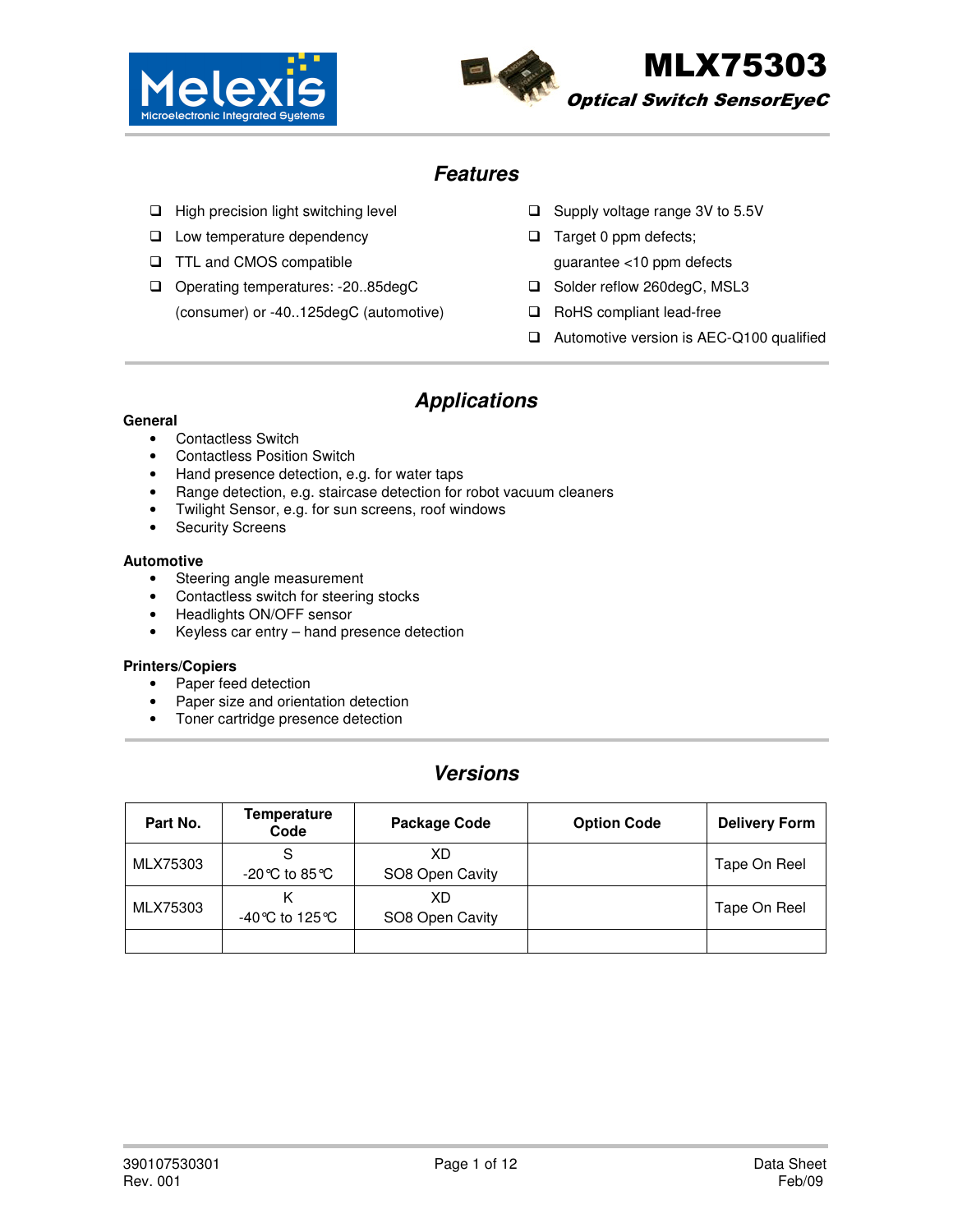

# **1 Functional Diagram**



### **2 General Description**

The Melexis SensorEyeC series are CMOS integrated optical sensor ICs including photodiode, transimpedance amplifier and output transistor on one chip.

The MLX75303 features a Schmitt Trigger output and is designed for high-volume automotive and nonautomotive applications.

The MLX75303 block diagram is shown in Section 1 and contains following blocks: a transimpedance amplifier to convert and amplify the photocurrent of the photodiode, a voltage reference, a Schmitt trigger and an open drain output stage.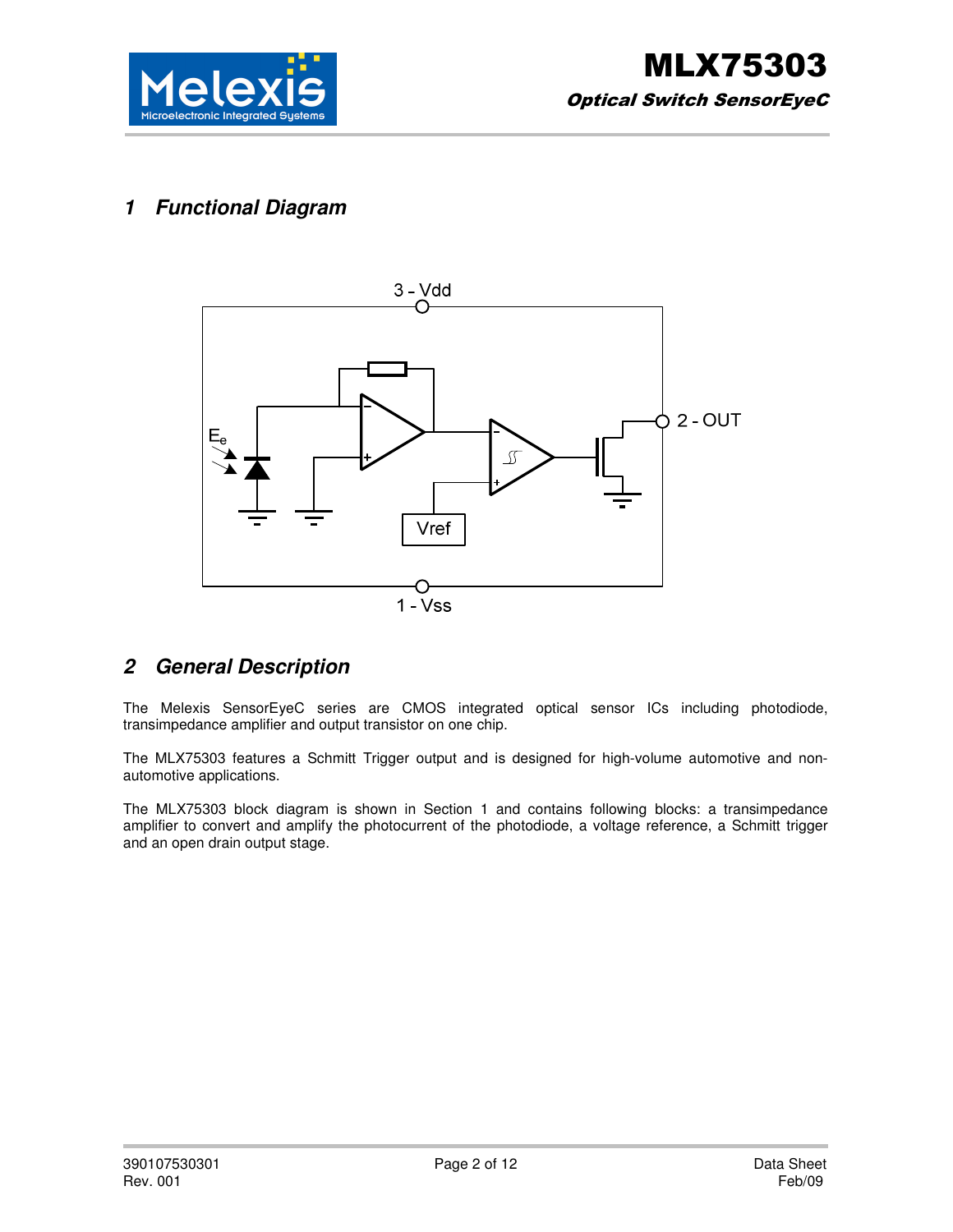

# **Table of Contents**

| 1  |                                                                           |    |
|----|---------------------------------------------------------------------------|----|
| 2  |                                                                           |    |
| 3  |                                                                           |    |
| 4  |                                                                           |    |
| 5  |                                                                           |    |
| 6  |                                                                           |    |
| 7  |                                                                           |    |
| 8  |                                                                           |    |
| 11 |                                                                           | 10 |
| 12 | Standard information regarding manufacturability of Melexis products with | 11 |
| 13 |                                                                           |    |
| 14 |                                                                           |    |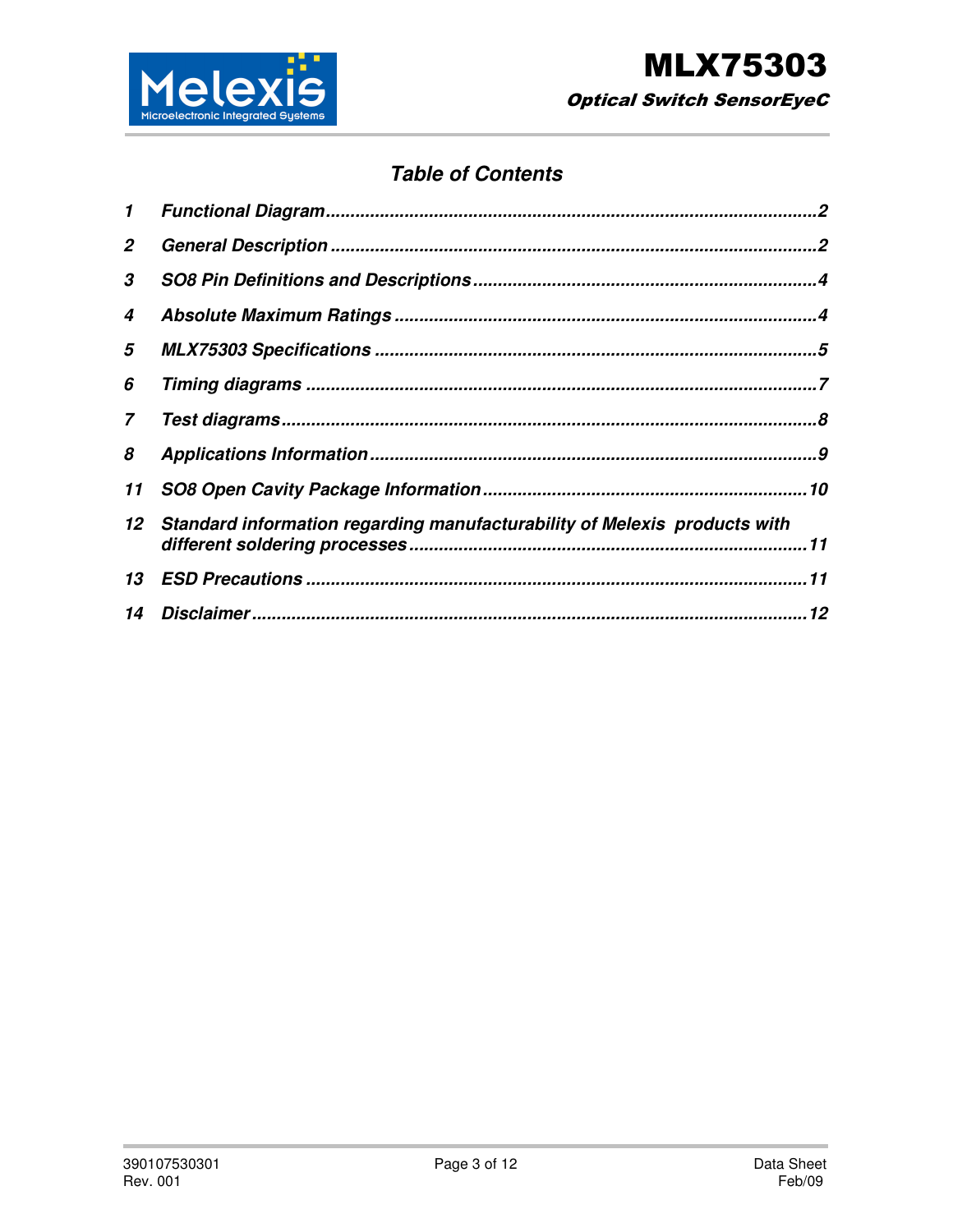

# **3 SO8 Pin Definitions and Descriptions**

| <b>Pin</b><br><b>Number</b> | <b>Pin Name</b> | <b>Description</b>               | Type              |
|-----------------------------|-----------------|----------------------------------|-------------------|
|                             | Vss             | Ground connection                | Ground            |
| 2                           | <b>OUT</b>      | Active low $(=$ light on) output | Open drain output |
| 3                           | Vdd             | Power supply                     | Supply            |
| 4                           | N.C.            | Not connected                    | Floating          |
| 5.8                         | N.C.            | Not connected                    | Floating          |

### **4 Absolute Maximum Ratings**

Valid for all MLX75303 versions. All voltages are referenced to Vss.

| <b>Symbol</b>       | <b>Rating</b>                                                   | <b>Value</b>          | <b>Unit</b> |
|---------------------|-----------------------------------------------------------------|-----------------------|-------------|
| Vdd                 | Supply Voltage, V <sub>DD</sub> (over voltage)                  | $-0.3$ to $7$         |             |
| $V_{\text{out}}$    | DC Output Voltage                                               | $-0.3$ to Vdd $+0.3V$ |             |
| $I_{\text{out}}$    | DC Output Current, per Pin                                      | ±20                   | mA          |
| $T_{\text{Stg}}$    | Storage Temperature Range, T <sub>S</sub>                       | $-40$ to 125          | °C          |
| $VESD-HBM$          | ESD Sensitivity (Human Body Model<br>according to CDF-AEC-Q100) | 4                     | kV          |
| $V_{ESD\text{-}MM}$ | ESD Sensitivity (Machine Model accord-<br>ing to CDF-AEC-Q100)  | 200                   |             |

Exceeding the absolute maximum ratings may cause permanent damage. Exposure to absolute-maximumrated conditions for extended periods may affect device reliability.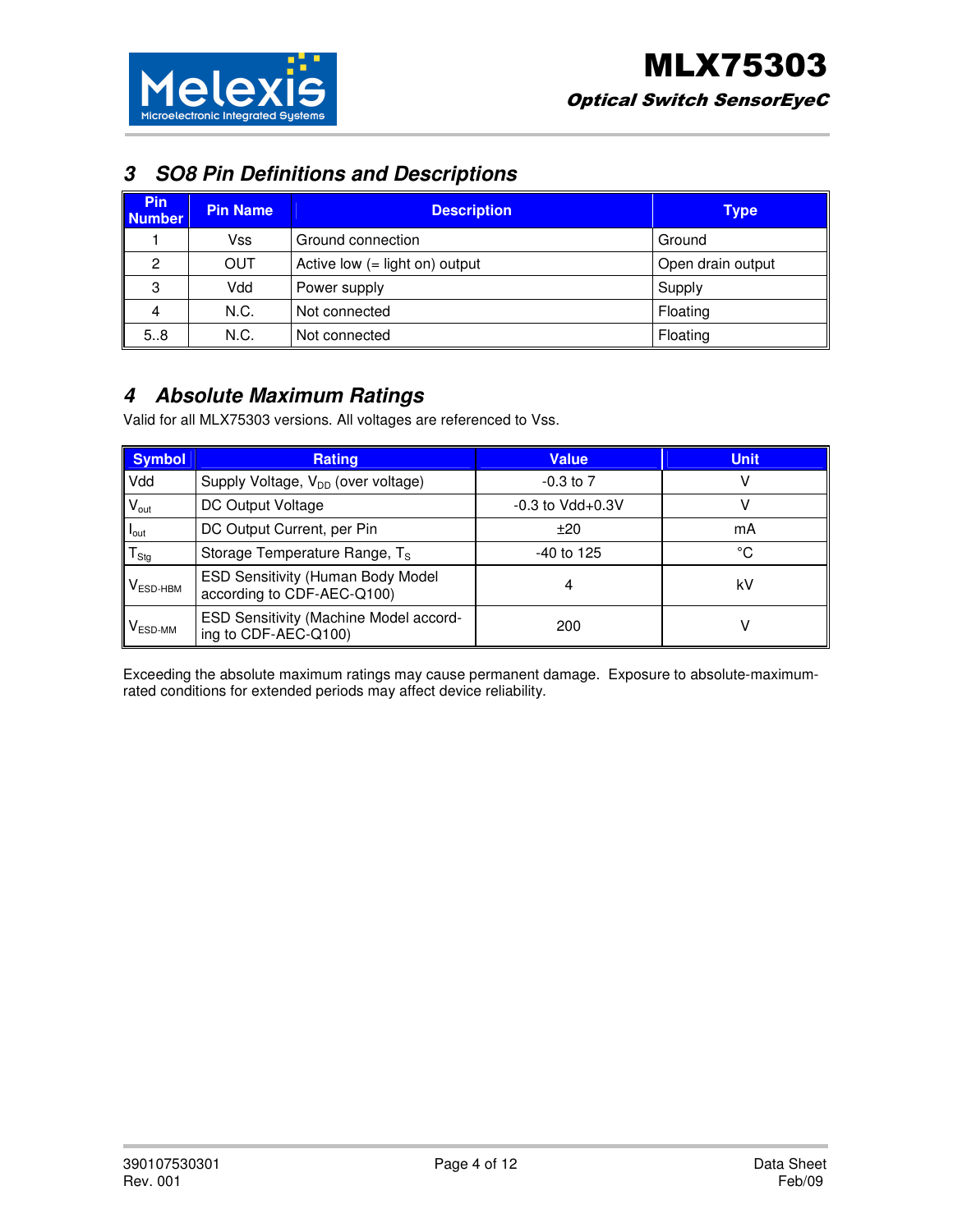



# **5 MLX75303 Specifications**

All voltages are referenced to Vss.

| <b>Symbol</b>                    | <b>Parameter</b>                               | <b>Conditions</b>                                                          | <b>Min</b>                  | <b>Typ</b>                     | <b>Max</b>      | <b>Units</b>                                       | Test <sup>1</sup> |
|----------------------------------|------------------------------------------------|----------------------------------------------------------------------------|-----------------------------|--------------------------------|-----------------|----------------------------------------------------|-------------------|
| Vdd                              | Supply Voltage                                 |                                                                            | 3                           |                                | 5.5             | $\vee$                                             | V                 |
| Idd                              | <b>Static Power Supply Current</b>             | At Vdd=5.5V,<br>unloaded output                                            |                             |                                | 2.5             | mA                                                 | $\vee$            |
|                                  |                                                |                                                                            |                             |                                |                 |                                                    |                   |
| $E_{\text{eon}}$                 | Irradiance for Threshold "on"                  | $\overline{\text{Vdd}=5V}$ , $\lambda=850$ nm,<br>$T_{amb} = 25^{\circ}$ C | $-20%$                      | 105                            | $+20%$          | $\mu W/cm^2$                                       | $\vee$            |
| $E_{\text{soft}}/E_{\text{eon}}$ | Hysteresis                                     | Vdd=5V, λ=850nm,<br>$T_{amb} = -40$ 85°C<br>$T_{amb} = 85.125^{\circ}C$    | 60<br>60                    |                                | 80<br>90        | $\%$<br>$\%$                                       | V<br>V            |
| <b>TC</b>                        | Temperature Coefficient of thresh-<br>old "on" | Vdd=5V, λ=850nm                                                            |                             | $-0.44$                        |                 | %K                                                 | X                 |
| $E_{\text{emax}}$                | Maximum Irradiance                             | Vdd=5V, λ=850nm,<br>$T_{amb} = 25^{\circ}$ C                               | 15x<br>$E_{\text{eon max}}$ | 1000x<br>$E_{\text{eon\_max}}$ |                 | $\mu$ W/cm <sup>2</sup><br>$\mu$ W/cm <sup>2</sup> | $\vee$<br>X       |
| $\lambda_{0.3}$                  | Spectral Bandwidth                             | $T_{amb} = 25^{\circ}$ C                                                   | 500                         |                                | 1000            | nm                                                 | X                 |
| $V_{OL}$                         | Output voltage low                             | $Vdd=5.5V, Ee Eon$<br>$I_{OL} = 16mA$                                      | $\mathbf 0$                 |                                | 0.4             | V                                                  | V                 |
| $V_{OH}$                         | Output voltage high                            | Vdd=5.5V, $E_e=0$                                                          |                             |                                | $Vdd+0.3$       | $\vee$                                             | X                 |
| l <sub>OH</sub>                  | High level output current                      | Vdd=5.5V, $E_e=0$                                                          | $\mathbf 0$                 |                                | 1               | μA                                                 | V                 |
| $t_{\sf setup}$                  | Electrical setup-time                          | $R_L = 1kOhm$ , $C_L = 2nF$ ,<br>$\lambda = 850$ nm                        | $\mathbf 0$                 |                                | 24              | μs                                                 | V                 |
| $\mathbb{S}_{\text{pd}}$         | Area of photodiode                             |                                                                            |                             | 0.36                           |                 | mm <sup>2</sup>                                    | D                 |
|                                  |                                                |                                                                            |                             |                                |                 |                                                    |                   |
| $\mathsf{t}_{\mathsf{f}}$        | Fall time                                      | $(a)$ , $E_e=E_{eon \, max}$                                               | $\mathbf 0$                 |                                | 300             | ns                                                 | X                 |
| $\mathfrak{t}_{\text{on}}$       | Turn-on time                                   | $(a)$ , $E_e = E_{eon max}$                                                | $\Omega$                    | 10                             | 20              | μs                                                 | V                 |
| $t_{\rm off}$                    | Turn-off time                                  | (a), $E_e = 30x E_{eon\_max}$                                              | $\Omega$                    | 10                             | 20              | $\mu s$                                            | V                 |
| $\mathfrak{t}_{\mathsf{p}}$      | Light pulse duration                           | (a)                                                                        | 20                          |                                |                 | μs                                                 | $\vee$            |
| $t_{\rm G}$                      | Light pulse rejection                          | (a)                                                                        |                             | $\overline{2}$                 |                 | $\mu s$                                            | X                 |
|                                  |                                                |                                                                            |                             |                                |                 |                                                    |                   |
| $T_A$                            | <b>Operating Temperature Range</b>             | Temperature Code S<br>Temperature Code E<br>Temperature Code K             | $-20$<br>$-40$<br>$-40$     |                                | 85<br>85<br>125 | °C<br>°C<br>°C                                     | $\vee$<br>V<br>V  |

(a) Vdd=5V,  $R_L$ =1kOhm,  $C_L$ =2nF,  $\lambda$ = 850nm

<sup>&</sup>lt;sup>1</sup> The column *Test* indicates if the specific parameter is tested in production. Following symbols are used:<br>
V: the specific parameter is tested in production<br>
X: the specific parameter is verified in characterisation,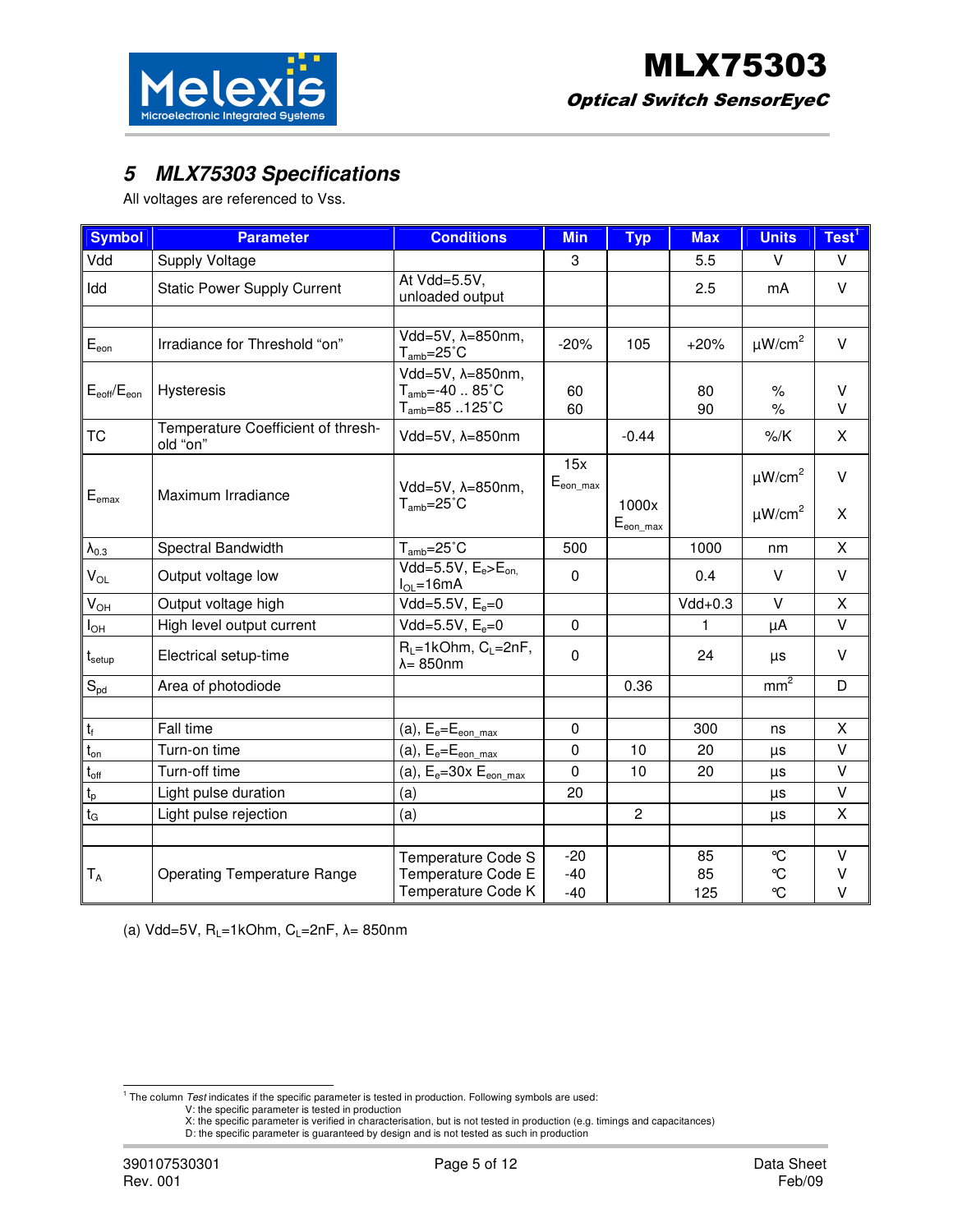

### **Typical ton and toff values for light intensities up to 1000x Eon (at 25degC)**





#### **Typical Eon/Eoff (Hysteresis) value over temperature**

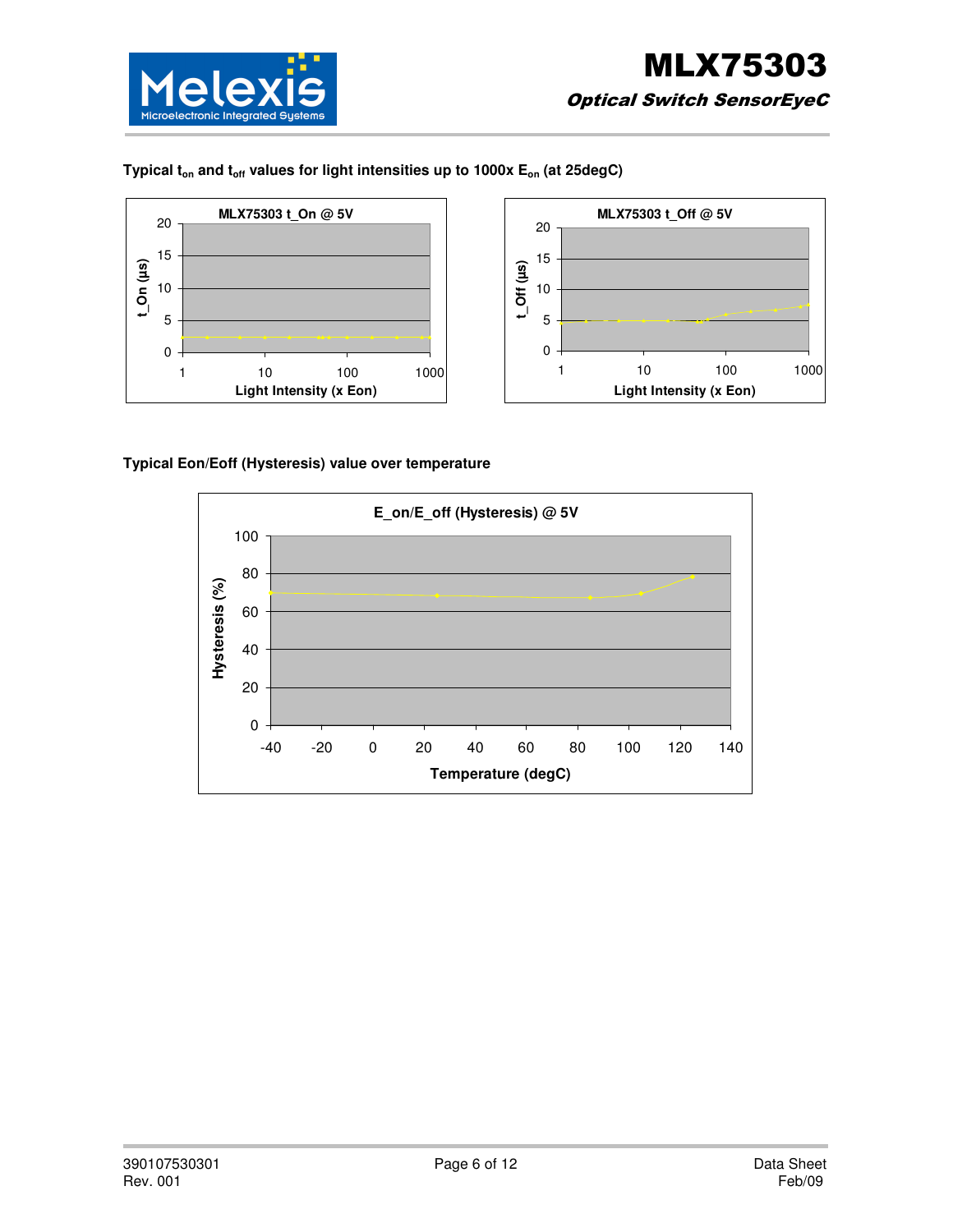

#### **Spectral Responsivity Curve**



# **6 Timing diagrams**





Definition of the switch-on and switch-off thresholds Definition of the switch-on and switch-off delays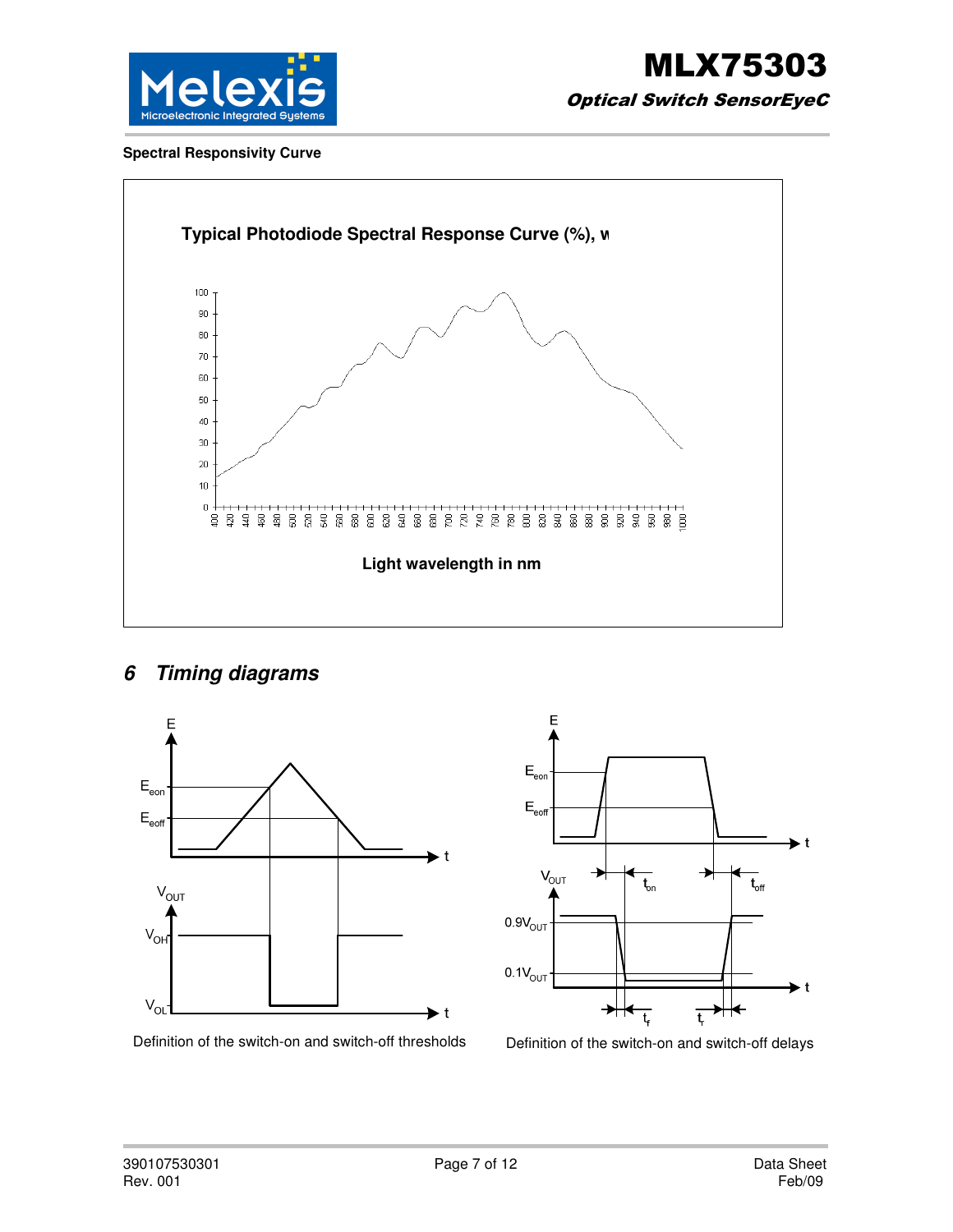





Definition of the power-on delay Definition of the light pulse duration

# **7 Test diagrams**

Measurement and trimming of  $E_{\text{eon}}$ ,  $E_{\text{soft}}$  and hysteresis:

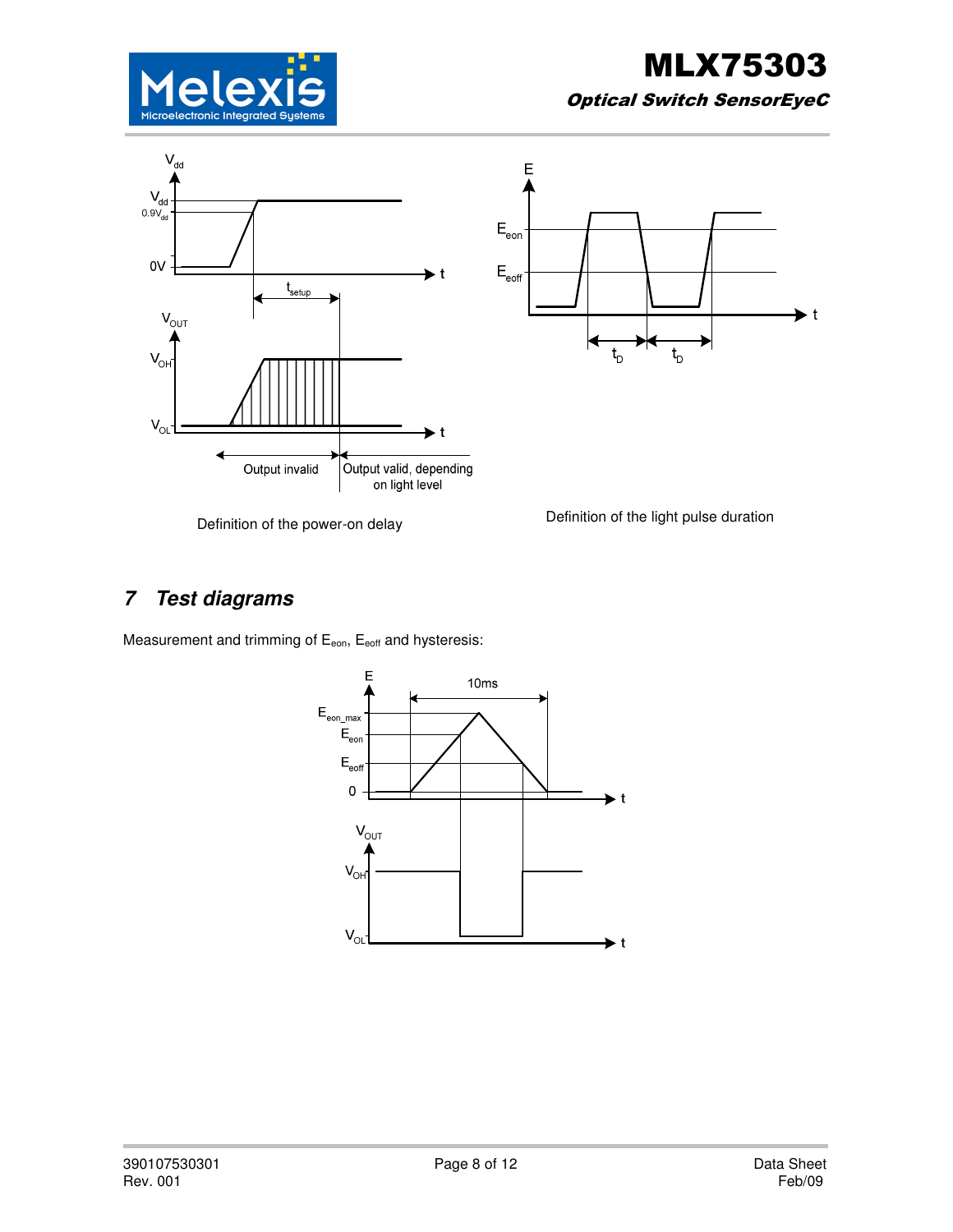





# **8 Applications Information**

A typical connection diagram is shown in the figure below. A load resistor RL is needed to get a voltage level out. The load capacitance C<sub>L</sub> is typically formed by the input capacitance of the component that is connected to the sensor output, the wiring capacitance and the output capacitance of the sensor itself.



Decoupling capacitors between Vdd and Vss (1uF in parallel with 100nF) are highly recommended in all configurations.

Recommendation: every change in the application should be agreed by both parties.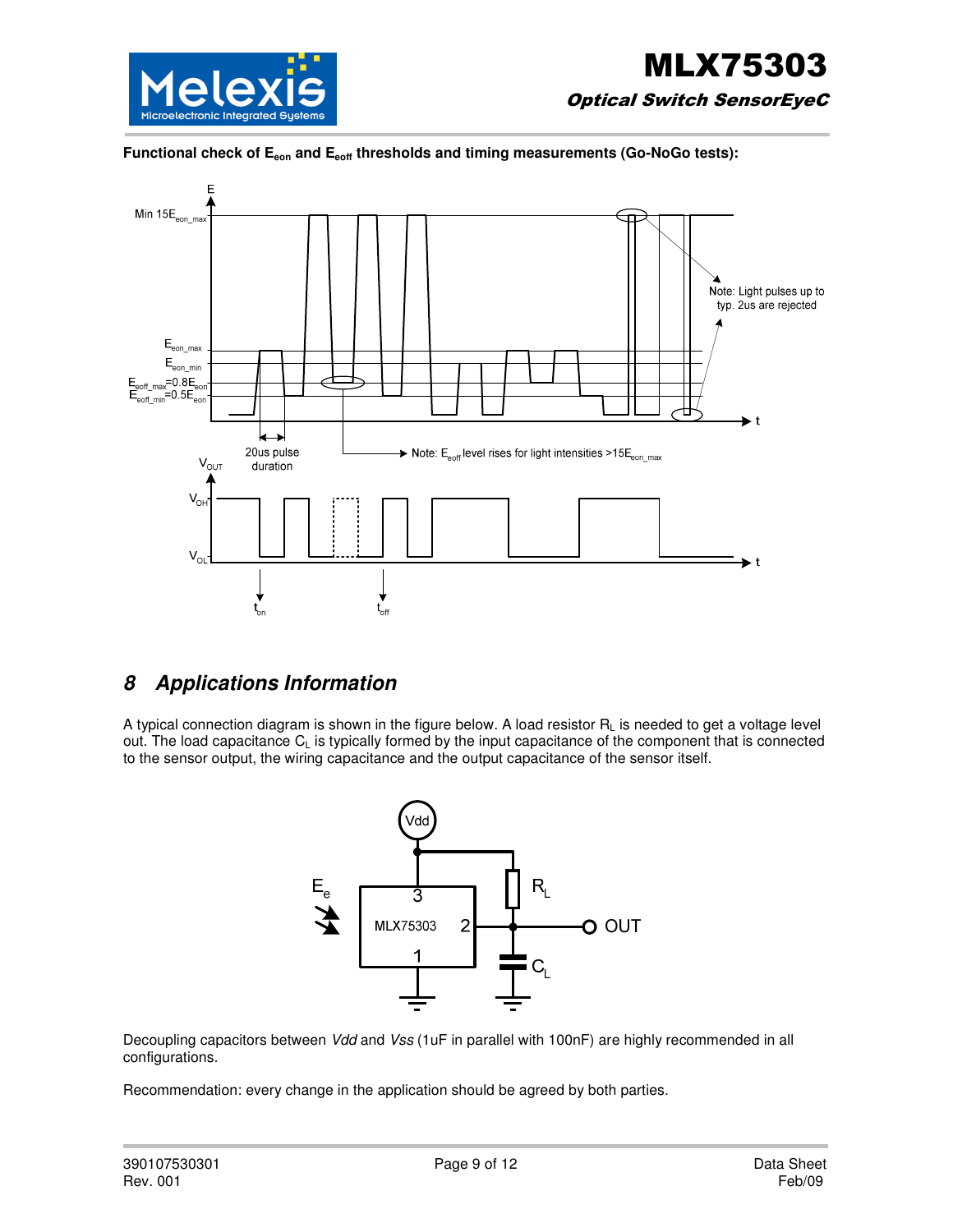

# **9 SO8 Open Cavity Package Information**

SO8 open cavity package, MSL3, 260˚C soldering profile. Lead free component.

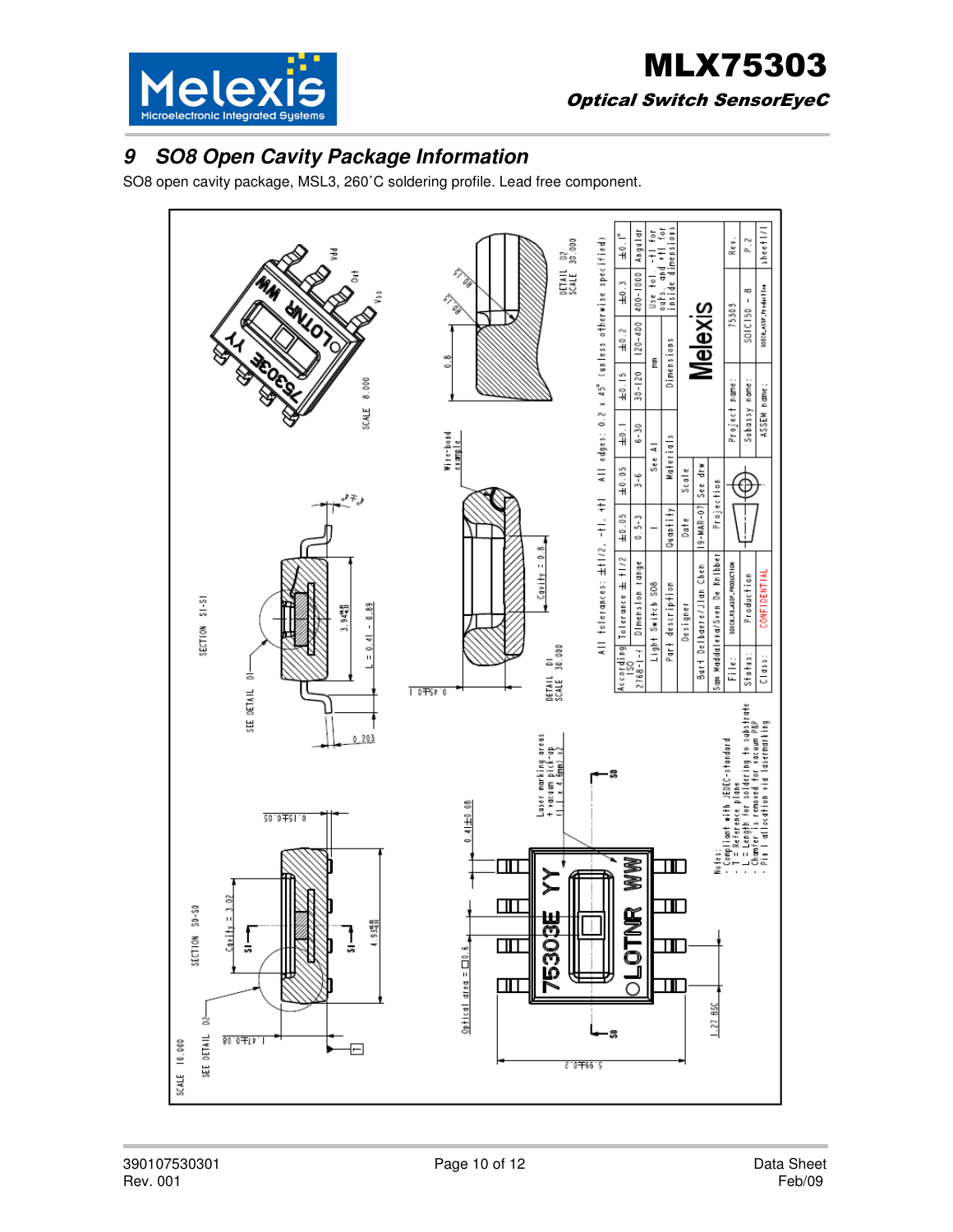

### **10 Standard information regarding manufacturability of Melexis products with different soldering processes**

Our products are classified and qualified regarding soldering technology, solderability and moisture sensitivity level according to following test methods:

#### **Reflow Soldering SMD's (Surface Mount Devices)**

- IPC/JEDEC J-STD-020 Moisture/Reflow Sensitivity Classification for Nonhermetic Solid State Surface Mount Devices (classification reflow profiles according to table 5-2)
- EIA/JEDEC JESD22-A113 Preconditioning of Nonhermetic Surface Mount Devices Prior to Reliability Testing (reflow profiles according to table 2)

#### **Wave Soldering SMD's (Surface Mount Devices)**

• EN60749-20 Resistance of plastic- encapsulated SMD's to combined effect of moisture and soldering heat

#### **Solderability SMD's (Surface Mount Devices)**

• EIA/JEDEC JESD22-B102 and EN60749-21 **Solderability** 

For all soldering technologies deviating from above mentioned standard conditions (regarding peak temperature, temperature gradient, temperature profile etc) additional classification and qualification tests have to be agreed upon with Melexis.

The application of Wave Soldering for SMD's is allowed only after consulting Melexis regarding assurance of adhesive strength between device and board.

Melexis is contributing to global environmental conservation by promoting **lead free** solutions. For more information on qualifications of **RoHS** compliant products (RoHS = European directive on the Restriction Of the use of certain Hazardous Substances) please visit the quality page on our website: http://www.melexis.com/quality.asp

### **11 ESD Precautions**

Electronic semiconductor products are sensitive to Electro Static Discharge (ESD). Always observe Electro Static Discharge control procedures whenever handling semiconductor products.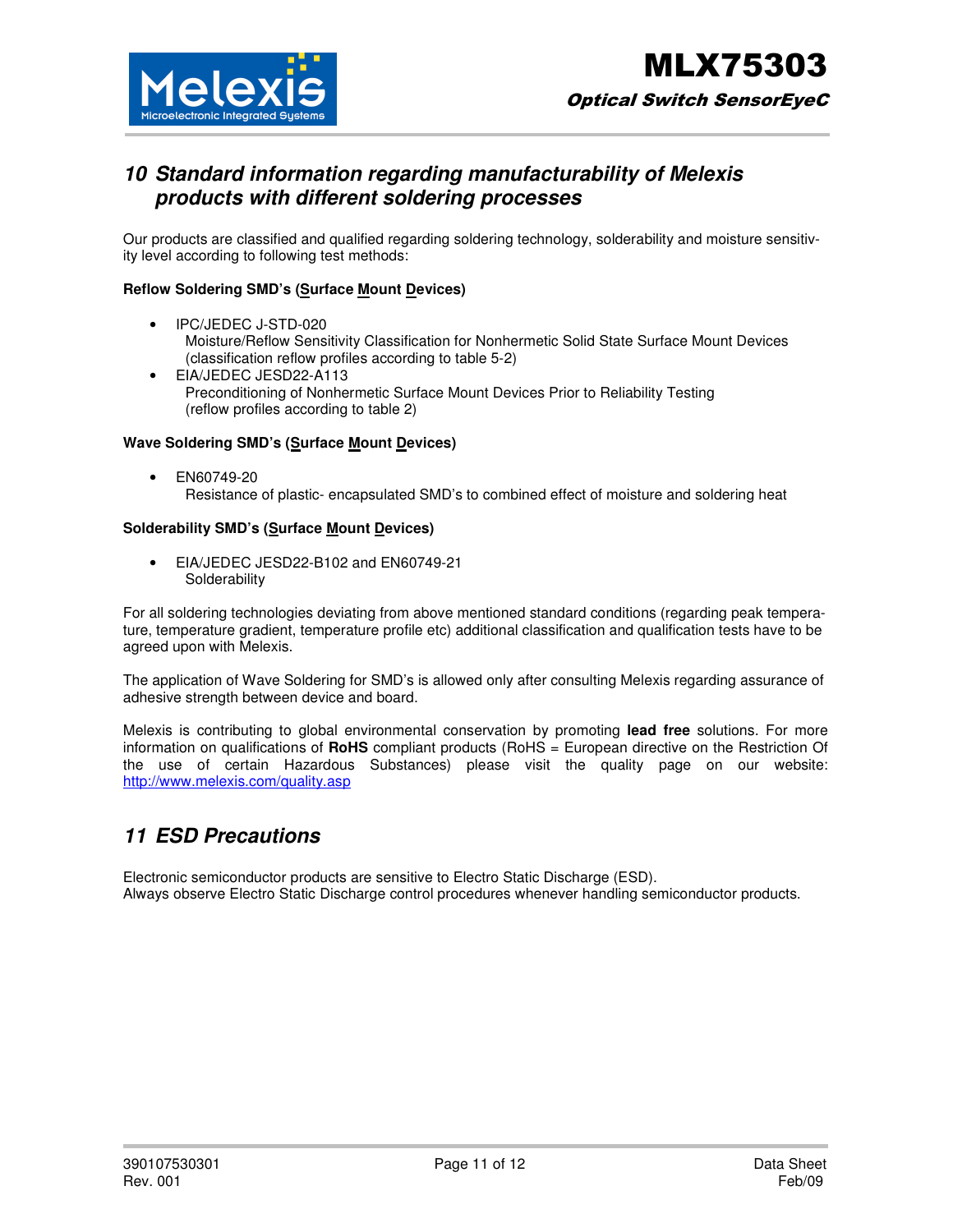

# **12 Disclaimer**

Devices sold by Melexis are covered by the warranty and patent indemnification provisions appearing in its Term of Sale. Melexis makes no warranty, express, statutory, implied, or by description regarding the information set forth herein or regarding the freedom of the described devices from patent infringement. Melexis reserves the right to change specifications and prices at any time and without notice. Therefore, prior to designing this product into a system, it is necessary to check with Melexis for current information. This product is intended for use in normal commercial applications. Applications requiring extended temperature range, unusual environmental requirements, or high reliability applications, such as military, medical life-support or life-sustaining equipment are specifically not recommended without additional processing by Melexis for each application.

The information furnished by Melexis is believed to be correct and accurate. However, Melexis shall not be liable to recipient or any third party for any damages, including but not limited to personal injury, property damage, loss of profits, loss of use, interrupt of business or indirect, special incidental or consequential damages, of any kind, in connection with or arising out of the furnishing, performance or use of the technical data herein. No obligation or liability to recipient or any third party shall arise or flow out of Melexis' rendering of technical or other services.

© 2005 Melexis NV. All rights reserved.

For additional information contact Melexis Direct:

Europe, Africa, Asia: America: Phone: +32 1367 0495 Phone: +1 603 223 2362 E-mail: sales\_europe@melexis.com E-mail: sales\_usa@melexis.com

ISO/TS 16949 and ISO14001 Certified